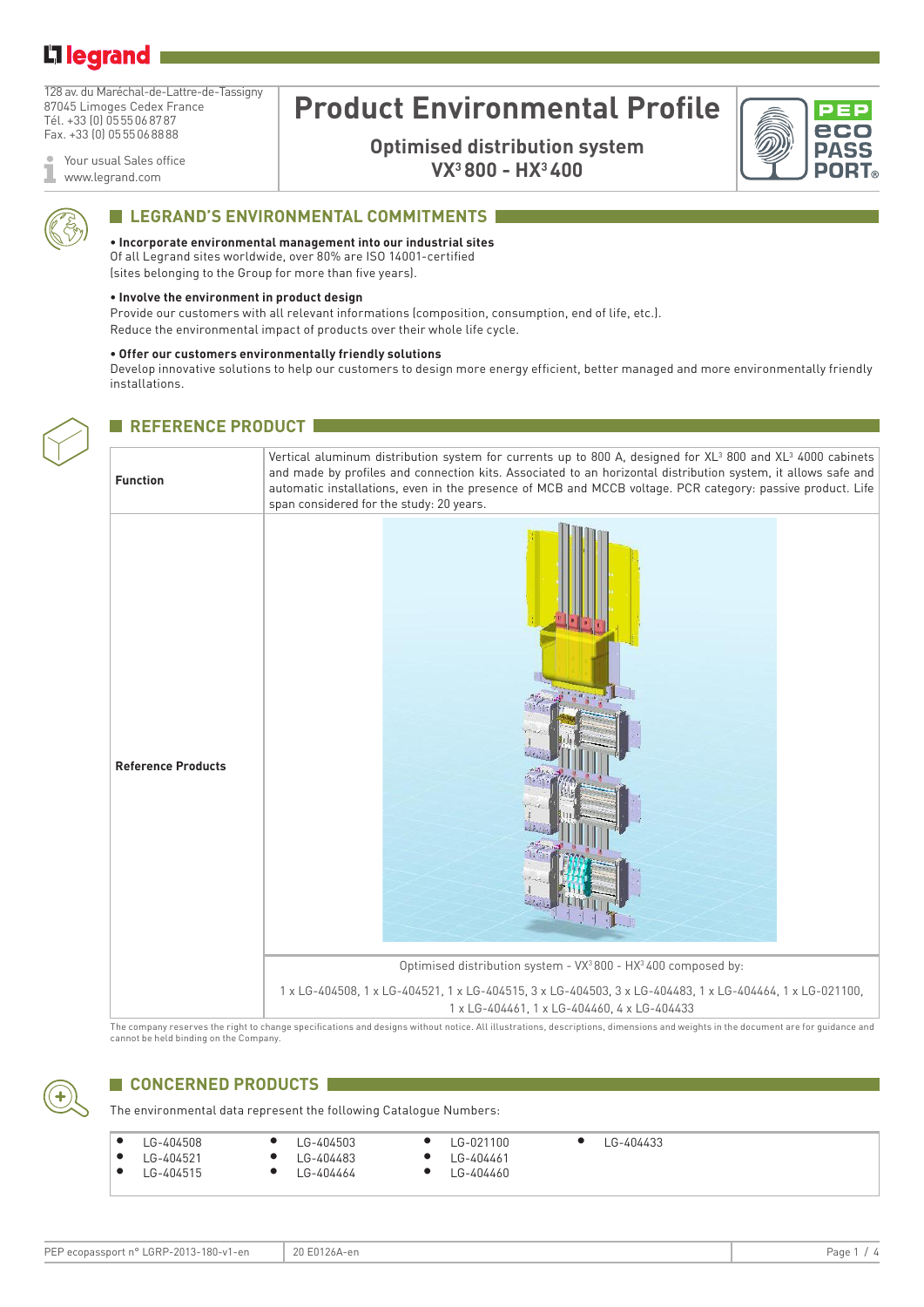128 av. du Maréchal-de-Lattre-de-Tassigny 87045 Limoges Cedex France Tél. +33 (0) 0555068787 Fax. +33 (0) 0555068888

Your usual Sales office ī www.legrand.com r

# **Product Environmental Profile**

**Optimised distribution system VX3 800 - HX3 400**





### **CONSTITUENT MATERIALS**

This product contains no substances prohibited by the regulations applicable at the time of its introduction to the market. At the date of publication of this document, this product contains no substances to which the RoHS directives apply (2002/95/EC and review 2011/65/EC) and and none of the 144 candidate substances covered by appendix XIV of the REACH regulation dated 20/06/2013.

| <b>Total weight of Reference</b><br>Products: |         |                       |       |                                  |      |  |
|-----------------------------------------------|---------|-----------------------|-------|----------------------------------|------|--|
| Plastics as % of weight                       |         | Metals as % of weight |       | Other as % of weight             |      |  |
| <b>PVC</b>                                    | 5.7%    | Aluminum              | 29.7% | Electric wires                   | 0.6% |  |
| 4.1%<br>Polyamide                             |         | Steel                 | 24.4% | Packaging as % of weight         |      |  |
| Thermosetting                                 | 3.7%    | Copper alloys         | 19.2% | Cardboard / paper                | 6.0% |  |
| <b>PET</b>                                    | $2.0\%$ | Zamak                 | 0.9%  | Polyetylene (LDPE)               | 0.9% |  |
| Polycarbonate-ABS alloy                       | 1.9%    | Other metals          | 0.3%  |                                  |      |  |
| Polycarbonate                                 | 0.6%    |                       |       |                                  |      |  |
| <b>Total plastics</b>                         | 18.0%   | <b>Total metals</b>   | 74.5% | <b>Total other and packaging</b> | 7,5% |  |

Estimated recycled material content: 34 % by weight



ħ

### **MANUFACTURE**

This Reference Product comes from a site that observes the applicable environmental legislation for industrial sites.

### **N** DISTRIBUTION

The Group's products are distributed from logistics centres located to optimize transport efficiency.

The Reference Product is therefore transported over an average distance of 780 km, essentially by road, representing a marketing in Europe.

At the packaging end of life, its recycling rate is of 87 % (as % of packaging weight).



### **N** INSTALLATION

Installation components not delivered with the product are not taken into account.



### **N** USE **I Servicing and maintenance:**

Under normal conditions of use, this type of product requires no servicing or maintenance.

#### **Consumable**

No consumables are necessary to use the products.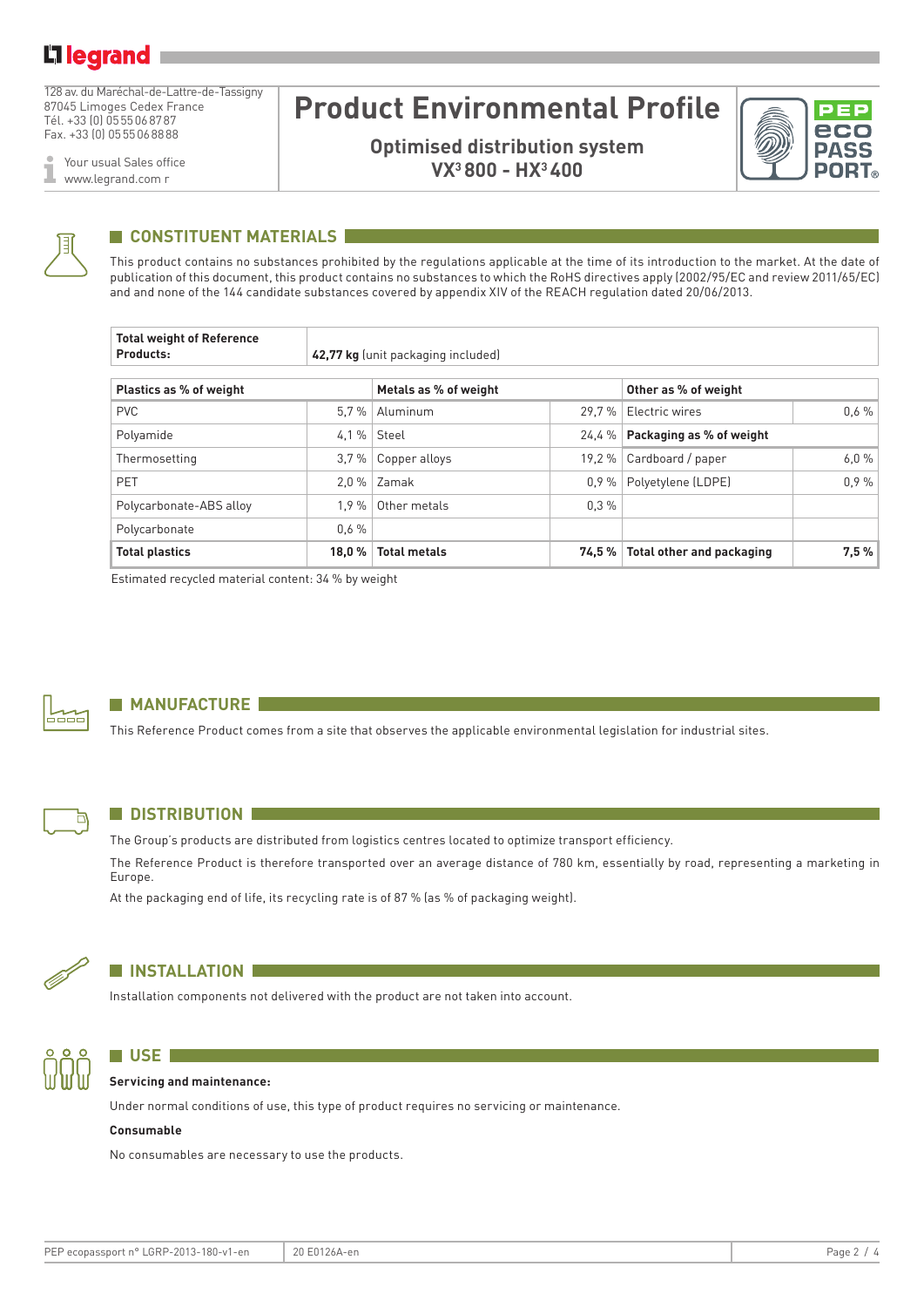128 av. du Maréchal-de-Lattre-de-Tassigny 87045 Limoges Cedex France Tél. +33 (0) 0555068787 Fax. +33 (0) 0555068888

Your usual Sales office I www.legrand.com r

# **Product Environmental Profile**

**Optimised distribution system VX3 800 - HX3 400**





#### **END OF LIFE I**

Development teams integrate product end of life factor in the design phase. Dismantling and sorting of components or materials is made as easy as possible with a view to recycling or failing that, another form of reuse.

#### **• Recyclability rate:**

Calculated using the method described in the IEC/TR 62635 technical report, the recyclability rate of the product is estimated as 94 %. This value is based on data collected from a technological channel using industrial procedures. It does not pre-validate the effective use of this channel for end-of-life electrical and electonic products.

Separated into:

- Plastic materials (excluding packaging): 14 %
- Metal materials (excluding packaging): 74 %
- Packaging (all types of materials): 6 %



### **ENVIRONMENTAL IMPACTS**

The evaluation of environmental impacts examines the stages of the Reference Product life cycle: manufacturing, distribution, installation, use and end of life of the product marketed and used in Europe.

The following modelling elements were taken into account:

| Manufacture         | Unit packaging taken in account. As required by the «PEP ecopassport» programme all transports for the manufacturing<br>of the Reference Product, including materials and components, has been taken in account.                                                                                                                                                                                                   |
|---------------------|--------------------------------------------------------------------------------------------------------------------------------------------------------------------------------------------------------------------------------------------------------------------------------------------------------------------------------------------------------------------------------------------------------------------|
| <b>Distribution</b> | Transport between the last Group distribution centre and an average delivery to the sales area.                                                                                                                                                                                                                                                                                                                    |
| <b>Installation</b> | Installation components not delivered with the product are not taken into account.                                                                                                                                                                                                                                                                                                                                 |
| <b>Use</b>          | • Maintenance: under normal conditions of use, this type of product requires no servicing or maintenance.<br>No consumables are necessary to use the product.<br>• Product category: passive product<br>• Use scenario: continuous operation (100% of the time) at 30% of rated load.<br>This modelling duration does not constitute a minimum durability requirement.<br>· Energy model: Electricity Europe 2005. |
| End of life         | In view of the data available on the date of creation of the document, and in accordance with the requirements of the<br>PCR of the « PEP ecopassport » programme, was counted transport of the Reference Product by road only once, over a<br>distance of 1000 km, to a processing site at end of life.                                                                                                           |
| Software used       | EIME V5 and its database «Legrand-2012-10-31 version 3» developed from database «CODDE-2012-07».                                                                                                                                                                                                                                                                                                                   |